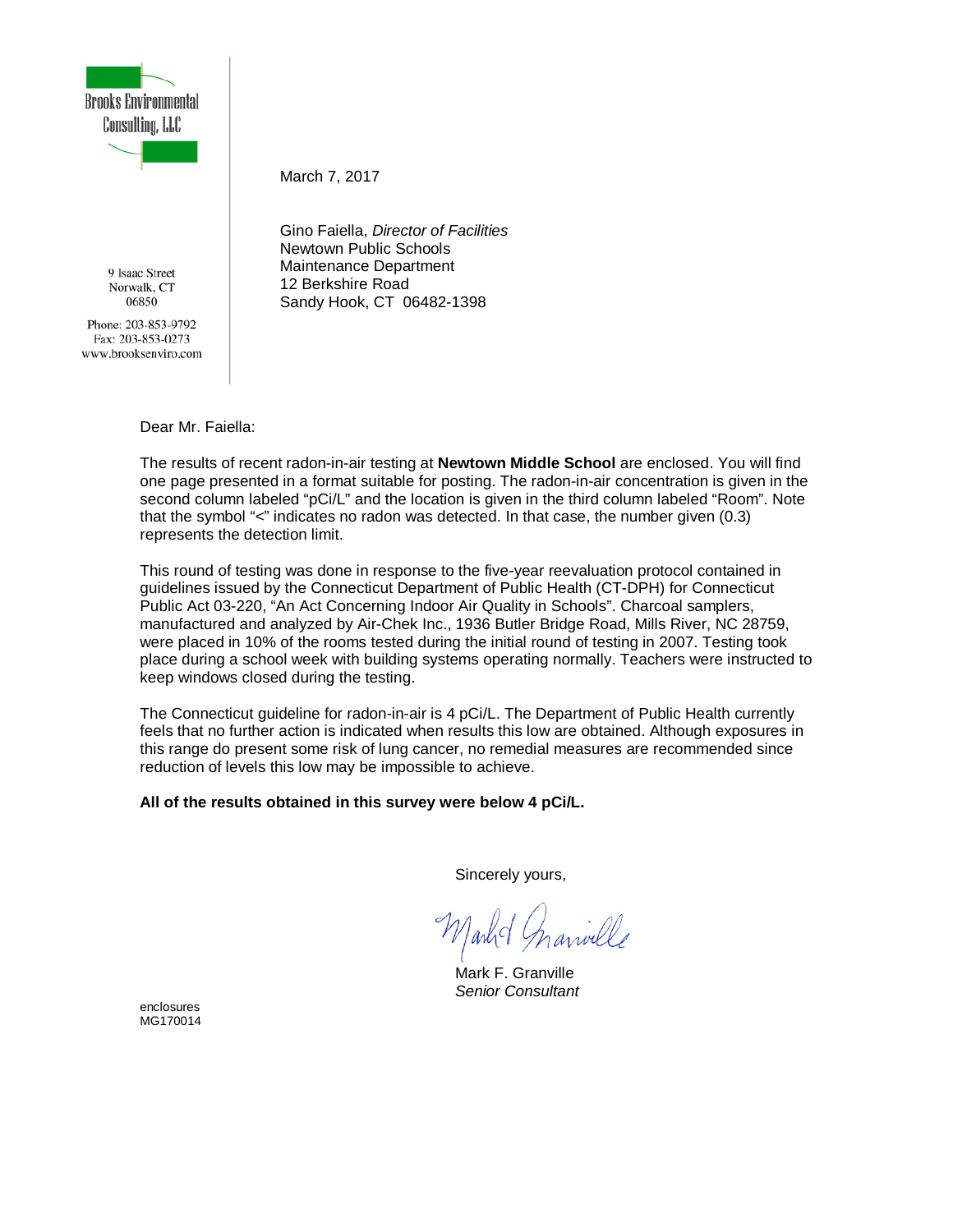## **APPENDIX**

Some of the samples listed with the results were collected as part of quality control. These samples fall into two categories: (1) blanks and (2) duplicates.

The blank sample yielded <0.3, indicating this batch of packets was not contaminated and the laboratory did not introduce an upward bias. The blanks are indicated by "BL" following a room designation.

Duplicates were collected by setting two packets 4" apart in one room. The results indicate an overall standard deviation of measurement of less than 0.3 pCi/L.

| Duplicate                | #1   | #2  | <b>Mean</b> | <b>StdDev</b> | RDN       |
|--------------------------|------|-----|-------------|---------------|-----------|
| I <sub>main office</sub> | I0.6 | ט.ט | .45         | ั<∪.⊾         | <b>NA</b> |

The CT-DPH states that the quality of the results should be questioned if the relative percent difference (RPD) of results over 4.0 pCi/l is 25% or more. Since all of the results for duplicates are less than 4.0 pCi/L, the CT criteria is not applicable. The National Radon Safety Board states that RPD less than 37% is acceptable for results greater than 4 pCi/L and RPD less than 67% is acceptable for results less than 4 pCi/L (excluding non-detects). Since one of the duplicate pair is non-detect, the NRSB criteria is not applicable.